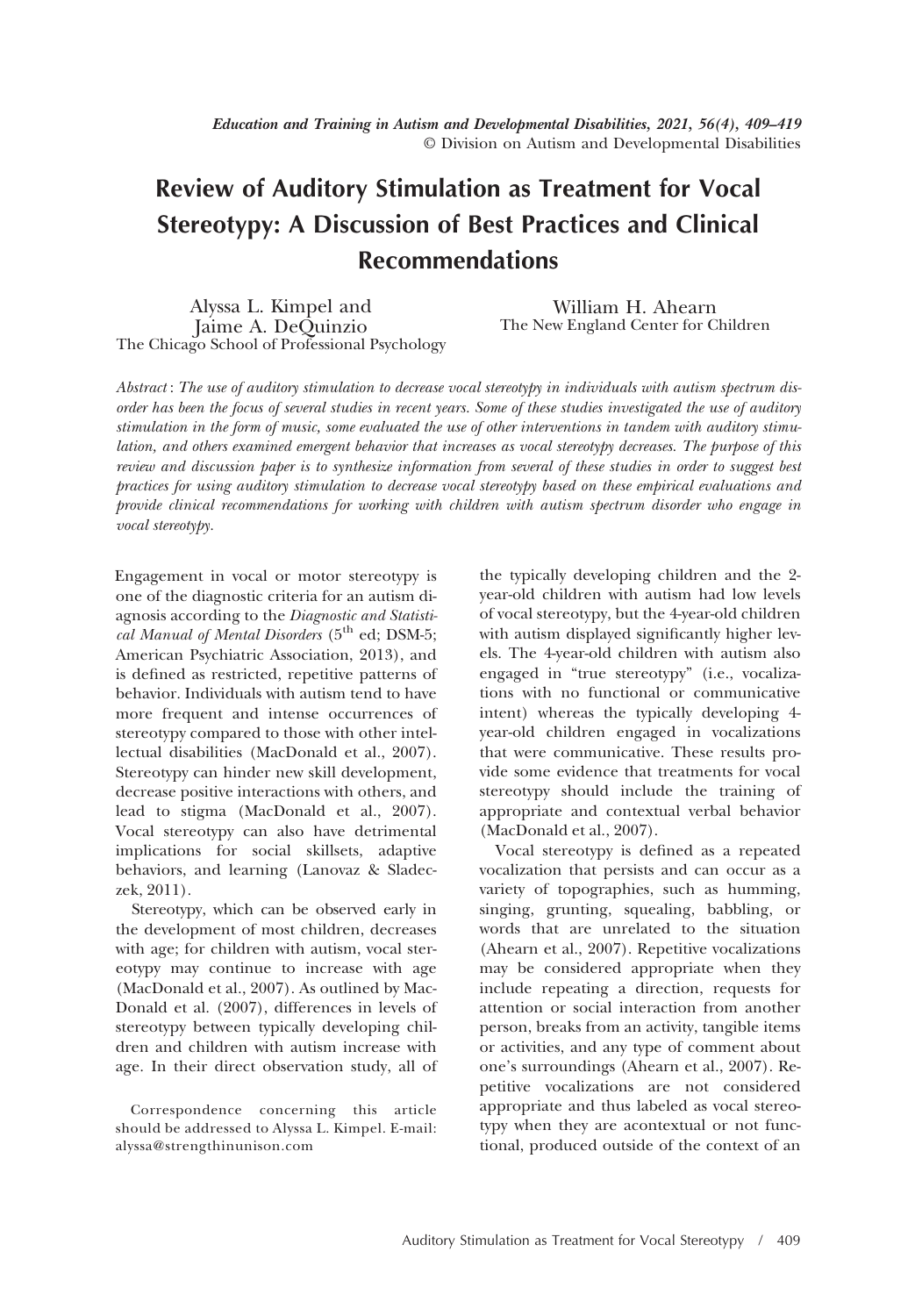activity requiring vocal imitation or compliance to a request, or manifested as laughter without a funny event (Ahearn et al., 2007).

Much evidence points to stereotypy as being maintained by automatic positive reinforcement than any other function. According to Rapp and Vollmer (2005), the idea that stereotypic behaviors are maintained by automatic positive reinforcement is supported by studies demonstrating that stereotypy is present even without social consequences, enriching the environment with competing or replacement sources of automatic reinforcement tends to reduce stereotypy, decreasing the assumed sensory results of stereotypy reduces the behavior, providing contingent access to stereotypy acts as reinforcement for other behaviors, decreasing access to stereotypy may then increase future stereotypy, and providing earlier access to stereotypy decreases future stereotypy. Thus, treating vocal stereotypy can be challenging because in order to assess and treat it, the clinician must manipulate an automatic reinforcer that is a natural part of the behavior itself (Taylor et al., 2005). For instance, when someone emits a vocal stereotypy, the auditory sensation produced by the sound is a potential reinforcer (Taylor et al., 2005). Given this challenge, researchers have focused on a variety of treatments for vocal stereotypy including the use of competing stimuli, response interruption and redirection, non-contingent access to any sort of auditory stimulation, and non-contingent access to music as a form of auditory stimulation. The purpose of this paper is to synthesize information from several studies about vocal stereotypy in order to propose potential future research directions and outline best practices and clinical recommendations for using auditory stimulation to decrease vocal stereotypy.

To find studies to inform best practices for vocal stereotypy using auditory stimulation, a brief search of recent research was conducted using the search terms, "music and vocal stereotypy" and "auditory stimulation and vocal stereotypy" within the American Psychological Association PsycInfo database through the online library at The Chicago School of Professional Psychology between the dates of October of 2018 and July of 2020. The search was conducted during the aforementioned dates, but articles from any year were included in this paper if they met inclusion criteria. Articles were included in this paper if the dependent variable was defined as vocal stereotypy, the independent variable was defined as some form of auditory stimulation, and the research design was a single case research design. The total number of studies included in this paper is 15. Some articles were also included in this paper about competing stimuli, preference assessments, and demographics of children engaging in vocal stereotypy to provide additional context for the interventions.

### Competing Stimuli

Vocal stereotypy is maintained by automatic reinforcement. Automatic reinforcers cannot be presented or removed by a clinician, so this poses some treatment challenges. It is a common treatment to identify a stimulus that matches the function of the automatic reinforcer to use in various reinforcement schedules. Specifically, studies have focused on presenting stimuli that compete with the reinforcer produced by the vocal stereotypy (Hagopian & Toole, 2009; Piazza et al., 2000; Piazza et al., 1998). Competing stimuli are stimuli that compete with the behavior itself because they often are associated with high levels of appropriate interaction with said stimuli and low levels of the problem behavior (e.g., a child engages with a puzzle and is less likely to engage in hand flapping; Hagopian & Toole, 2009).

Hagopian and Toole (2009) conducted a study evaluating the effects of competing stimuli on body tensing stereotypy and aggression that was the result of response blocking of the stereotypy. The study included one participant, a 10-year-old girl with autism and intellectual disability who displayed multiple selfinjurious behaviors and aggression. Within the study, a functional analysis and competing stimulus assessment were conducted to determine the function of a body tensing behavior displayed by the participant and to determine stimuli that could potentially compete with the behavior. A treatment analysis was done in which the participant was given free access to the competing stimuli and told that she could play with it and given additional verbal redirection to engage with the stimulus upon engaging in body tensing. Results showed that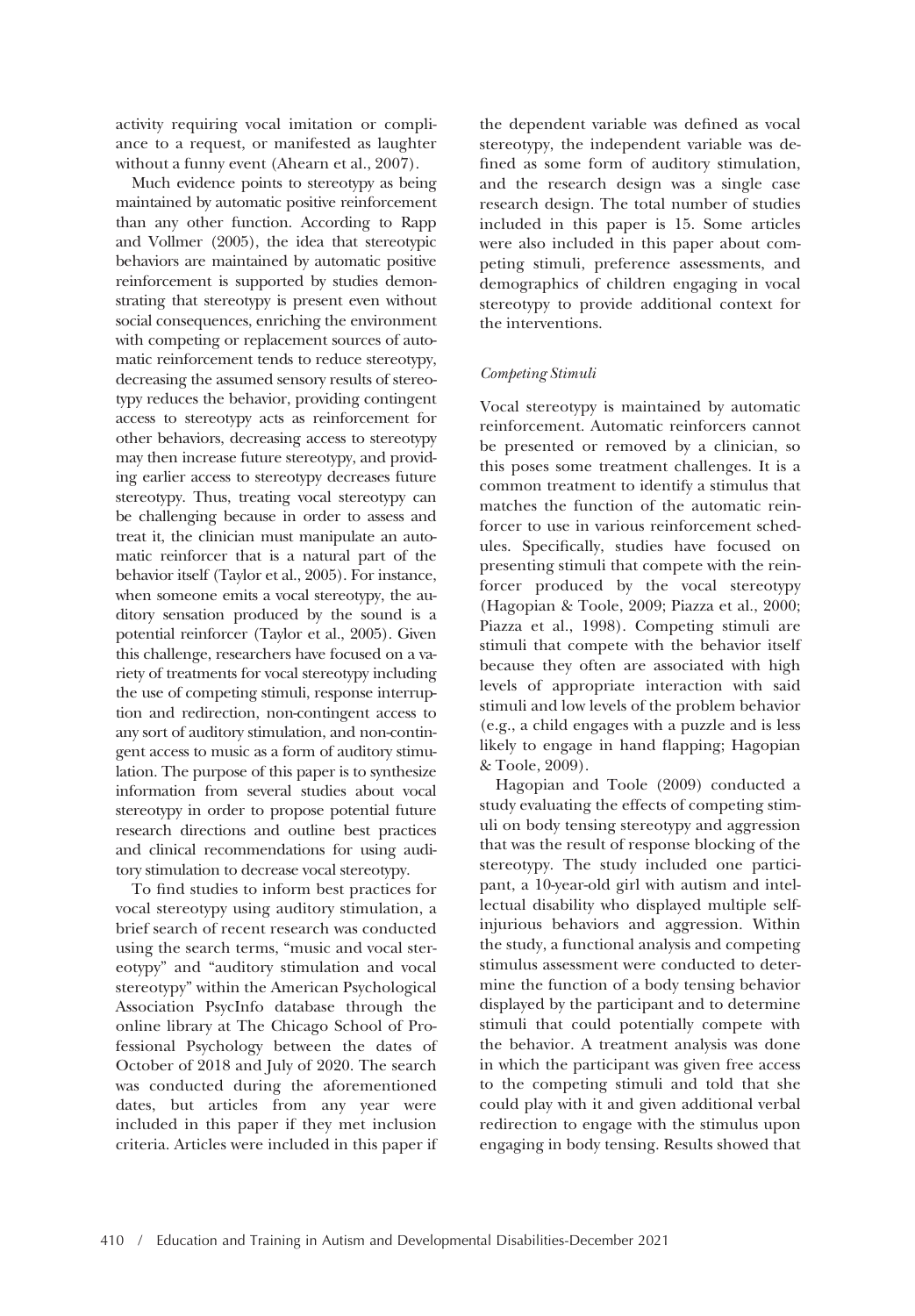providing competing stimuli led to a decrease in body tensing without the need for response blocking, which had previously led to aggression. This suggests that access to competing stimuli may be a more effective treatment that is also more feasible for caregivers to implement than response blocking (Hagopian & Toole, 2009).

Competing stimuli have also been used successfully to decrease other automatically-reinforced problem behavior such as pica, but consideration must be given to the function of the behavior prior to implementing treatment. Piazza et al. (1998) conducted a series of five analyses to determine the function of pica for participants as well as effective treatments for pica that is maintained by social reinforcement. Participants within the analyses were two girls ages 4- and 17-years-old and one 5-year-old boy all with a diagnosis of pica. In the first analysis, a functional analysis was conducted to determine the function of the pica. During this analysis, results showed that pica behaviors for the participants were maintained by automatic and social reinforcement. These results demonstrated that just because a person displays pica, clinicians should not assume that it is maintained by automatic reinforcement.

In the second study conducted by Piazza et al. (1998), noncontingent reinforcement was evaluated as an intervention for treating pica maintained by social reinforcement. During this analysis, researchers provided noncontingent verbal and physical attention in an attempt to decrease socially-maintained pica for one of the participants. Pica did decrease; however, not to clinically acceptable levels, so it is possible that pica also in this case could be maintained by automatic reinforcement, and not just social reinforcement.

Analysis three in the study by Piazza et al. (1998) involved utilizing a preference assessment to determine if providing oral stimulation was more preferred than access to stimuli that were not orally stimulating. It also investigated if treatments based on the function of the pica were more effective than those not based on the function. Results of this analysis indicated that preferred stimuli that have been matched to pica such as food are often effective at reducing pica, even without supervision. These results are important because

pica often becomes most dangerous when someone is not able to watch the person engaging in the behavior.

The fourth analysis in the study by Piazza et al. (1998) considered the sensory aspects of oral stimulation that were part of the automatic reinforcement for pica. This analysis found that firmer stimuli such as a breadstick led to lower levels of pica whereas softer stimuli such as tofu led to higher levels of the behavior. These results indicated that various aspects of matched stimuli may be relevant to the treatment of pica. The fifth analysis evaluated noncontingent attention and tangible reinforcers on pica maintained by both social and automatic reinforcement. Results of this analysis indicated that when non-contingent attention was provided, pica levels remained about the same as baseline. However, when matched oral stimulation was added to the attention condition, pica levels decreased to zero. Providing access to a tangible also decreased pica, but because the tangible involved oral stimulation, it was not clear if the behavior was truly maintained by access to tangible reinforcers. Overall, these analyses indicated that when treating behaviors that are typically maintained by automatic reinforcement, specifically pica behaviors, it is still important to conduct functional analyses, run preference assessments, and consider structural and functional matching of stimuli when determining treatment protocols (Piazza et al., 1998).

In another study, Piazza et al. (2000) conducted research regarding the use of functionally matched preferred stimuli to decrease three target behaviors of different topographies. Participants included one 6-year-old girl and two boys ages 8- and 17-years-old. All participants displayed behaviors that could potentially endanger themselves or others and that were maintained by automatic reinforcement as determined by functional analyses. This study consisted of three separate phases. In the first phase, Piazza et al. (2000) conducted functional analyses for the behaviors. In the second phase, the researchers conducted stimulus preference assessments for stimuli that seemed to provide the same sensory stimulation as the target behaviors. In the final phase, the researchers evaluated the effects of the functionally matched and unmatched preferred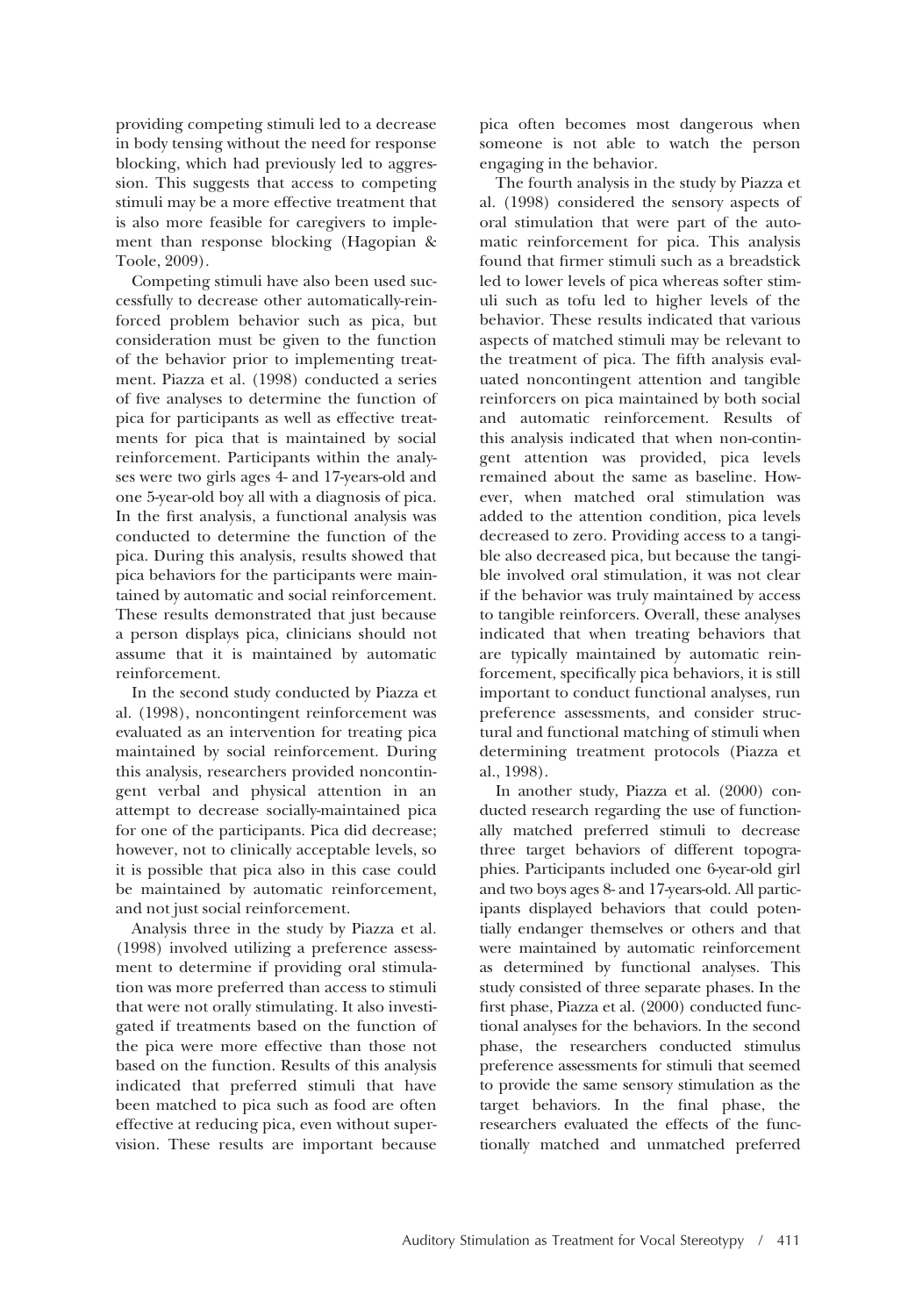stimuli on the target behaviors. Results indicated that functionally matched preferred stimuli were most effective at reducing the target behaviors for all participants. This research demonstrated that considering the function of a behavior as well as stimulus preference are important when choosing competing stimuli to reduce a target behavior maintained by automatic reinforcement (Piazza et al., 2000).

## Vocal Stereotypy, Auditory Stimulation, and Response Interruption and Redirection

As seen in the studies by Piazza et al. (1998), Piazza et al. (2000), and Hagopian and Toole (2009), several behaviors maintained by automatic reinforcement can be reduced by providing a competing stimulus that is functionally matched to the behavior targeted for reduction. There is also evidence that vocal stereotypy specifically can be decreased by other procedures such as providing various forms of non-contingent auditory stimulation such as music or recordings of the child's own vocal stereotypy (Gibbs et al., 2018; Lanovaz, Sladeczek, & Rapp, 2011, 2012; Saylor et al., 2012), by using auditory stimulation that is functionally matched to the stereotypy as determined by a functional analysis (Love et al., 2012; Taylor et al., 2005), by using response interruption and redirection interventions (Gibbs et al., 2018; Love et al., 2012), or some combination of these procedures (Lanovaz, Rapp, & Ferguson, 2012). Noncontingent auditory stimulation is providing auditory stimulation consistently and independently of any behavior, such as providing a toy that makes sound for the entire treatment session (Love et al., 2012). An example of functionally matched stimuli is giving a toy that produces noise to a child that engages in vocal stereotypy. Both toys that emit some form of sound and vocal stereotypy provide auditory stimulation (Love et al., 2012). As cited by Ahearn et al. (2007), response interruption and redirection for vocal stereotypy involves interrupting the stereotypy and providing a prompt to say something else, such as the answer to a question. When using this procedure, no consequences are programmed for vocal stereotypy, but social reinforcement is provided if the child vocalizes an

appropriate response. An example of response interruption and redirection would be delivering a social question as a verbal prompt upon the child engaging in vocal stereotypy with the intent of them answering the question with an appropriate response. For instance, a child could answer a question such as, "what color are my shoes?" (Ahearn et al., 2007). Each of these procedures has shown to be effective at reducing vocal stereotypy and there are examples of each in the research literature.

Taylor et al. (2005) conducted research evaluating the use of auditory stimulation to decrease vocal stereotypy. They observed the effects of providing fixed-time exposure to the functionally matched stimuli on fixedtime and differential reinforcement for the absence of vocal stereotypy. The study's participant was a 4-year-old girl with autism. The authors conducted a functional analysis of the vocal stereotypy and an antecedent analysis of toys that produced or did not produce sound as well as a preference assessment to determine which toys might be effective reinforcers to use when vocal stereotypy did not occur. They then used an ABCBC reversal design to compare the two reinforcement schedules. Results showed that the participant almost always chose auditory toys over non-auditory toys, which suggested that the auditory toys could be an effective reinforcer for decreasing vocal stereotypy. Results also indicated that a fixed-time schedule with the auditory toy had no effects on vocal stereotypy, but that the participant learned to not engage in vocal stereotypy when the auditory toy was provided on a DRO schedule. The authors chose to examine the effects of different reinforcement schedules because it may not always be practical for a child to have noncontingent access to an auditory toy. If they do, it may impact their ability to focus on socially valid goal work or activities. However, if an auditory toy is the only form of auditory stimulation available, then providing it on a DRO schedule may be an effective way to decrease vocal stereotypy (Taylor et al., 2005).

Love et al. (2012) conducted a study to determine if the use of functionally matched stimuli (MS) could lead to an increase in the effectiveness of response interruption and redirection (RIRD) on vocal stereotypy.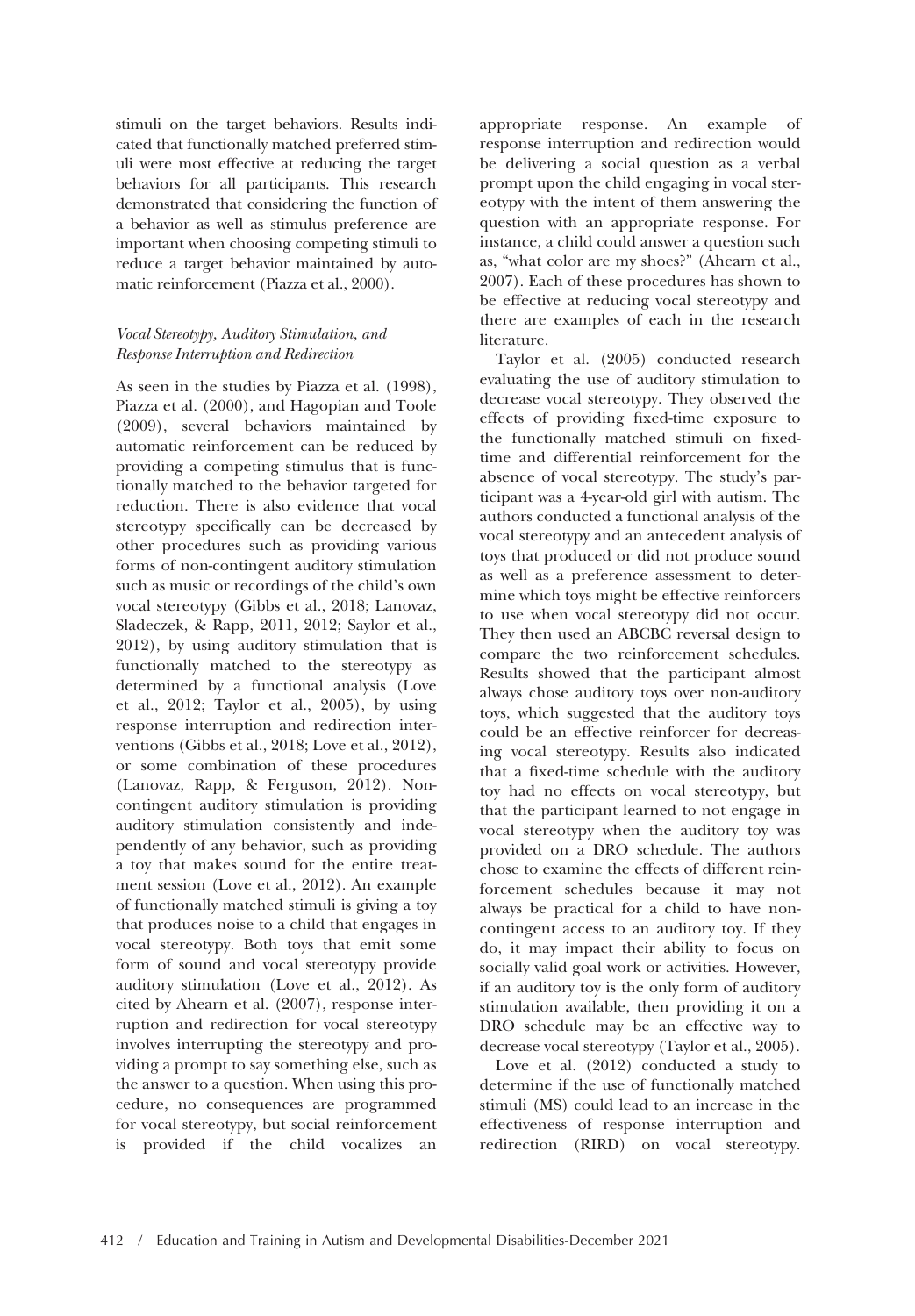Functionally matched stimuli are stimuli that produce the same type of reinforcer as the target behavior. Participants were two boys with autism, ages 8- and 9-years-old. Throughout the study, researchers measured vocal stereotypy duration, vocalizations that were appropriate for the situation, the frequency of the RIRD intervention, and the length of the session. After completion of functional analyses of the vocal stereotypy, MS assessments, and RIRD probes, the participants took part in MS+RIRD, RIRD alone, and MS alone experimental conditions. Results of the functional analyses indicated that the behaviors were maintained by sensory stimulation. The MS component involved providing constant access to a preferred toy with auditory stimulation and the RIRD component involved removing the toy contingent on occurrence of vocal stereotypy and redirection was provided by saying the participant's name and prompting him to say a predetermined word. All experimental conditions were part of a multitreatment reversal design. All treatment conditions resulted in a decrease of vocal stereotypy relative to baseline for both participants, but the MS+RIRD condition had the greatest decrease. Both participants emitted vocal stereotypy at "moderate" levels in the first baseline sessions and emitted vocal stereotypy at lower levels within the MS+RIRD treatment conditions.

These results support previous research that stereotypy can be affected by manipulation of motivating operation. While the RIRD alone conditions sometimes produced more appropriate vocalizations than the other conditions, it is important to note that the vocal stereotypy had the greatest decrease in the MS+RIRD conditions because the stereotypy could have possibly occurred when the participants were provided with the matched stimuli. This study also addressed the social validity of these interventions, and the MS+RIRD treatment conditions were rated positively and as preferred by parents. Adding MS to RIRD may be more likely to be utilized by caregivers and other staff because it requires fewer sessions to decrease stereotypy. However, Love et al. (2012) recognized that providing toys as they did in the study as MS may not be practical in all settings. More research should be done to look at the practicality of this intervention. In addition, more research is also needed to observe the occurrence of stereotypy after treatment sessions (Love et al., 2012).

Gibbs et al. (2018) sought to replicate and extend the aforementioned study by Love et al. (2012). Instead of using musical toys as matched stimuli like Love et al. (2012), they used noncontingent music that was provided through headphones. Gibbs et al.'s (2018) study also involved two participants, ages 4- and 7-years-old with an autism spectrum diagnosis. The authors measured the same dependent variables as Love et al. (2012), but instead of measuring appropriate vocalizations as appropriate behaviors in the session, they measured on-task behaviors. They also conducted functional analyses for the vocal stereotypy, preference assessments for matched stimuli, competing stimuli assessments, and RIRD command probes.

Gibbs et al. (2018) used an ABAB reversal design and the treatment conditions included RIRD alone and MS+RIRD. MS was only added to the RIRD intervention when the stereotypy increased, and the on-task behavior decreased for three consecutive sessions. The treatment conditions were the same as those in Love et al.'s (2012) study, but the music was used instead of the toys. Gibbs et al. (2018) also included generality probes which involved training parents about the RIRD procedures and allowing them to work with their child. In addition, social validity was measured. Both participants had similar results in this study even though their vocal stereotypy behaviors were maintained by different functions. One participant had moderate vocal stereotypy levels in the first RIRD alone treatment condition and low levels of vocal stereotypy in the MS+RIRD condition. After the first MS+RIRD condition, that participant's vocal stereotypy increased again when the RIRD alone condition was in effect and then decreased when the MS+RIRD was brought back. Her vocal stereotypy was still at low levels when the generality probe was used. The second participant had high stereotypy levels in the first RIRD alone treatment condition and decreased levels of vocal stereotypy in the MS+RIRD condition. Like the first participant, his vocal stereotypy also increased again when the RIRD alone condition was re-implemented and decreased when the MS was added back in. He also had lower levels of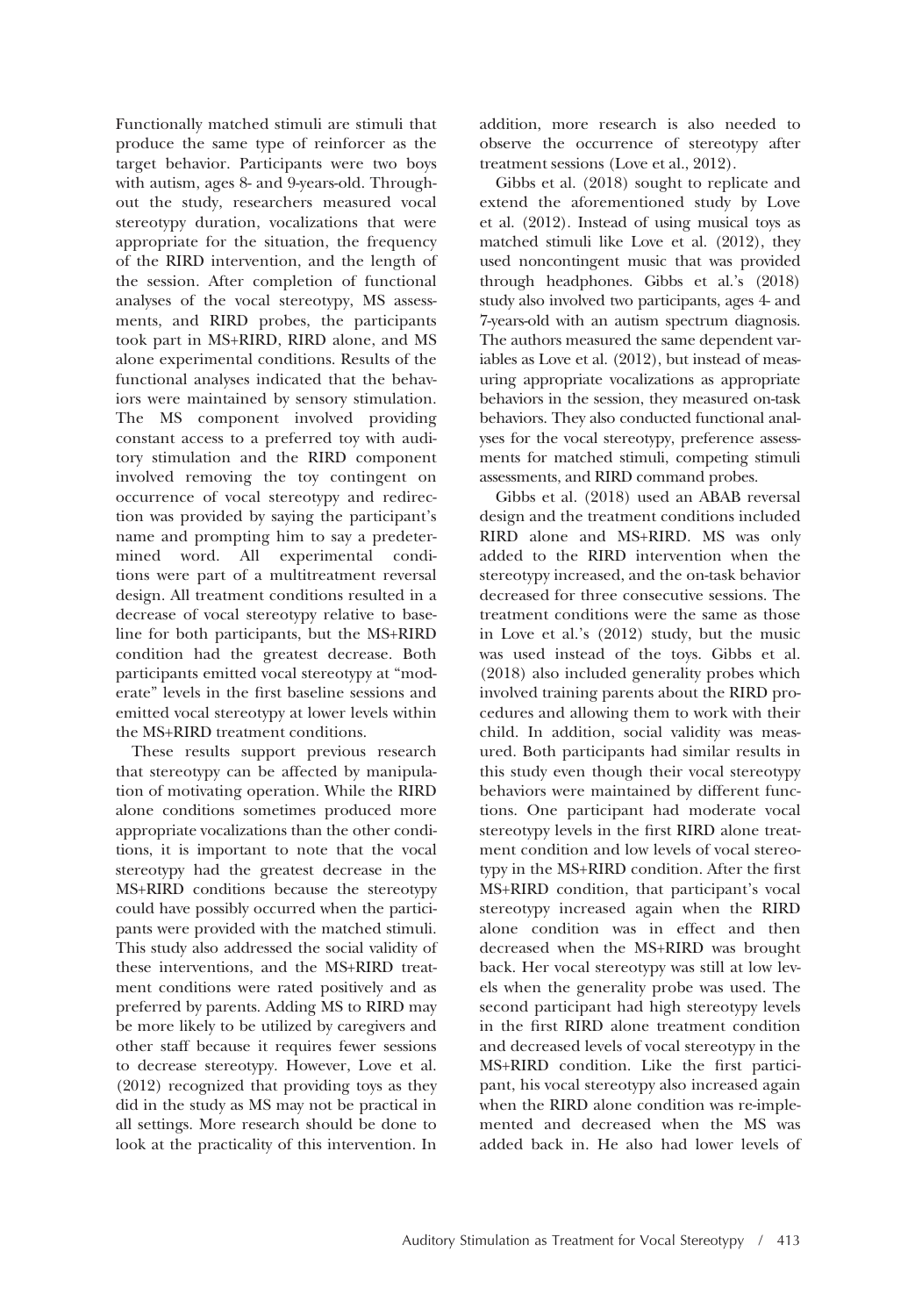vocal stereotypy during the generality probe. Motivating operations (MOs) were also implicated in the Love et al. (2012) study, and the findings from Gibbs et al. (2018) supported the idea that noncontingent access to auditory stimulation can act as an abolishing operation for the occurrence of vocal stereotypy. They also supported the idea that stereotypy behaviors are affected by MOs because the stereotypy could have occurred when the music was playing. One specific limitation of this study included the fact that it was not clear which component of the music, such as pitch or tempo, led to the decrease in vocal stereotypy. Gibbs et al. (2018) explained that future research may want to examine the properties of music that lead to decrease in vocal stereotypy.

#### Vocal Stereotypy and Music as Auditory Stimulation

One specific form of auditory stimulation is music. Love et al. (2012) and Taylor et al. (2005) observed that matched stimuli in the form of an auditory toy could produce decreases in vocal stereotypy, but Taylor et al. (2005) highlighted the fact that non-contingent access to an auditory toy may not be practical. Gibbs et al. (2018) found that recorded music could also act as a matched stimulus for vocal stereotypy and non-contingent access to music via headphones has the potential to be more practical than an auditory toy. Other studies have also focused on the use of non-contingent auditory stimulation, specifically music, to decrease vocal stereotypy in children with autism. One such study by Saylor et al. (2012) explored the effects of non-contingent white noise, music, and a recording of the participant's stereotypy on vocal stereotypy. Participants included two children ages 5- and 6-years-old with autism spectrum disorder. A reversal design with alternating treatments was used so that all variables could be evaluated. All sounds were played through headphones that had been set at an adequate volume. After all treatment conditions, extension sessions were done in parent-chosen settings. Social validity was also measured. Both participants had high vocal stereotypy levels in the baseline sessions, and near-zero levels of vocal stereotypy in both the music and self-conditions. White noise did not decrease the vocal

stereotypy. Music was then chosen for the extended conditions because of the low levels of stereotypy in the experimental condition and the high level of preference and social validity. Limitations of this study include the fact that a functional analysis was not conducted and that a direct preference assessment was not done for the auditory stimuli. Saylor et al. (2012) suggested that further research may want to consider the practicality of the intervention since headphones may not be able to worn all day as well as how to maintain treatment effects.

Lanovaz et al. (2011) conducted another study that focused on the effect of music on stereotypy. Instead of comparing music to other auditory stimuli like Saylor et al. (2012), they manipulated the intensity (volume) of non-contingent music and observed its effects of both immediate and future occurrences of vocal stereotypy. They also utilized a greater number of music sessions to see if the effects were maintained across sessions. Participants included two children with autism spectrum disorder ages 5- and 6-years-old. Before the treatment conditions began, both participants took part in a functional analysis for the vocal stereotypy. A reversal design with both a threecomponent multiple-schedule and multielement design was then used to test the treatment conditions. The treatment conditions included an alternating high-intensity music sequence and low-intensity music sequence. Results showed different outcomes for the two participants, which may indicate that different clients may have different outcomes in a clinical setting. For both participants, the high-intensity and low-intensity conditions produced a change in immediate engagement in stereotypy, which suggests that the intensity of the music is not relevant to decreasing the behavior. However, the high-intensity condition eventually led to an increase in the behavior for one participant and a reduction for the other participant. While this study was one of the first to manipulate qualities of music, Lanovaz et al. (2011) suggested that future research should involve the participants wearing headphones, since they did not wear headphones in this study. This will make the intensities of the music more quantifiable and constant. Even though listening to music on headphones is relatively unobtrusive in most settings, research could also be done to see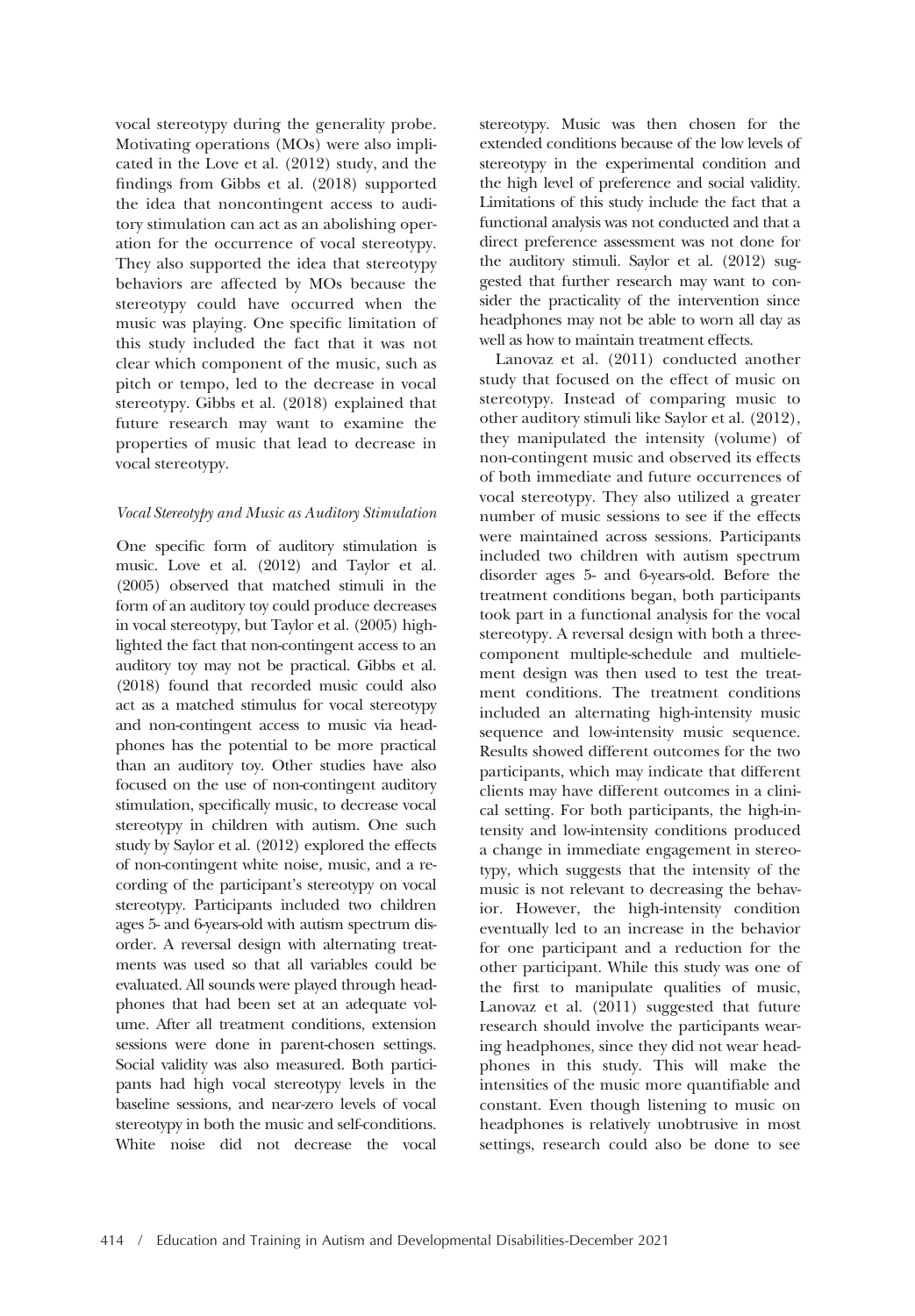if the listening to music interferes with other important activities. If music does not interfere with activities such as on-task behavior, music may be an effective way to decrease vocal stereotypy across settings (Lanovaz et al., 2011).

Noncontingent access to music seems to have collateral effects. For instance, Lanovaz, Sladeczek et al. (2012) sought to continue to extend the literature on music and vocal stereotypy by examining if the decreases in vocal stereotypy as a result of matched stimulation were related to increases in collateral and appropriate behaviors such as manipulation of toys. Lanovaz, Sladeczek et al. (2012) also observed the future effects of matched stimuli on vocal stereotypy and toy manipulation. In their study, participants included four boys with autism spectrum disorder between the ages of 9- and 11-years-old. All participants engaged in vocal stereotypy behaviors. The researchers measured the duration of vocal stereotypy and manipulation of toys for each participant within the study. Before the treatment conditions, a functional analysis was conducted to determine whether the stereotypy was maintained by social consequences. The treatment conditions involved a threecomponent multiple schedule and multi-element design. The first condition was used to gather baseline levels of behavior, the second condition was used to test the presence of music or prompting and its effects on the vocal stereotypy and toy manipulation, and the third condition was used to measure postintervention occurrences of the behaviors. Overall, vocal stereotypy was lowest in the second condition of the music sequences, which suggests that music can reduce immediate occurrences of a behavior. Noncontingent music also appeared to increase immediate and future engagement in toy manipulation behaviors. Therefore, results indicated that non-contingent music may decrease vocal stereotypy, increase toy manipulation, or both. This shows that non-contingent music may be an effective intervention in clinical settings. However, because the music did not consistently increase toy manipulation in the study, other interventions may need to be used to encourage other behaviors. Limitations of this study include the fact that a preference assessment was not conducted, and the definition of toy manipulation was simply contact between

the participant and toy, so the play may not have been functional. The sessions were also very short in duration, but in a clinical setting, sessions would most likely be longer than five minutes. Future research may want to consider preference of music when providing non-contingent music and should continue to observe other functional behaviors that may increase while vocal stereotypy decreases (Lanovaz, Sladeczek et al., 2012).

These studies have demonstrated that noncontingent access to auditory stimuli, particularly music, has the potential to decrease vocal stereotypy and even increase other functional behaviors such a toy play for children under the age of 11 years. However, not all studies conducted a functional analysis for the stereotypy or a preference assessment for the matched stimuli, and no studies accounted for structural matching of stimuli to the vocal stereotypy.

### Structural Components of Vocal Stereotypy

Non-contingent music has been demonstrated to be effective at decreasing vocal stereotypy but based on literature by Lanovaz and Sladeczek (2011) and Lanovaz, Rapp et al. (2012), it may be important to consider structural aspects of both the stereotypy and music as well as musical preference of each participant. Lanovaz and Sladeczek (2011) conducted a study in which they measured structural components of vocal stereotypy and the effects of music on those vocal stereotypy behaviors. Their study included five children between the ages of 5- and 9-years-old with autism spectrum disorder, but data from only three of the participants was included in the final results of the study. The researchers measured percentage of time that was spent engaged in vocal stereotypy, the average duration of each occurrence of vocal stereotypy, and the average inter-response time (IRT) between occurrences. First, a functional analysis was conducted to determine the function of the vocal stereotypy. Then, each participant took part in a free-operant structural assessment during which all participants could engage in vocal stereotypy with no consequences. During the structural assessment, the researchers also noted the pitch of the vocal stereotypy. The pitch did not seem to be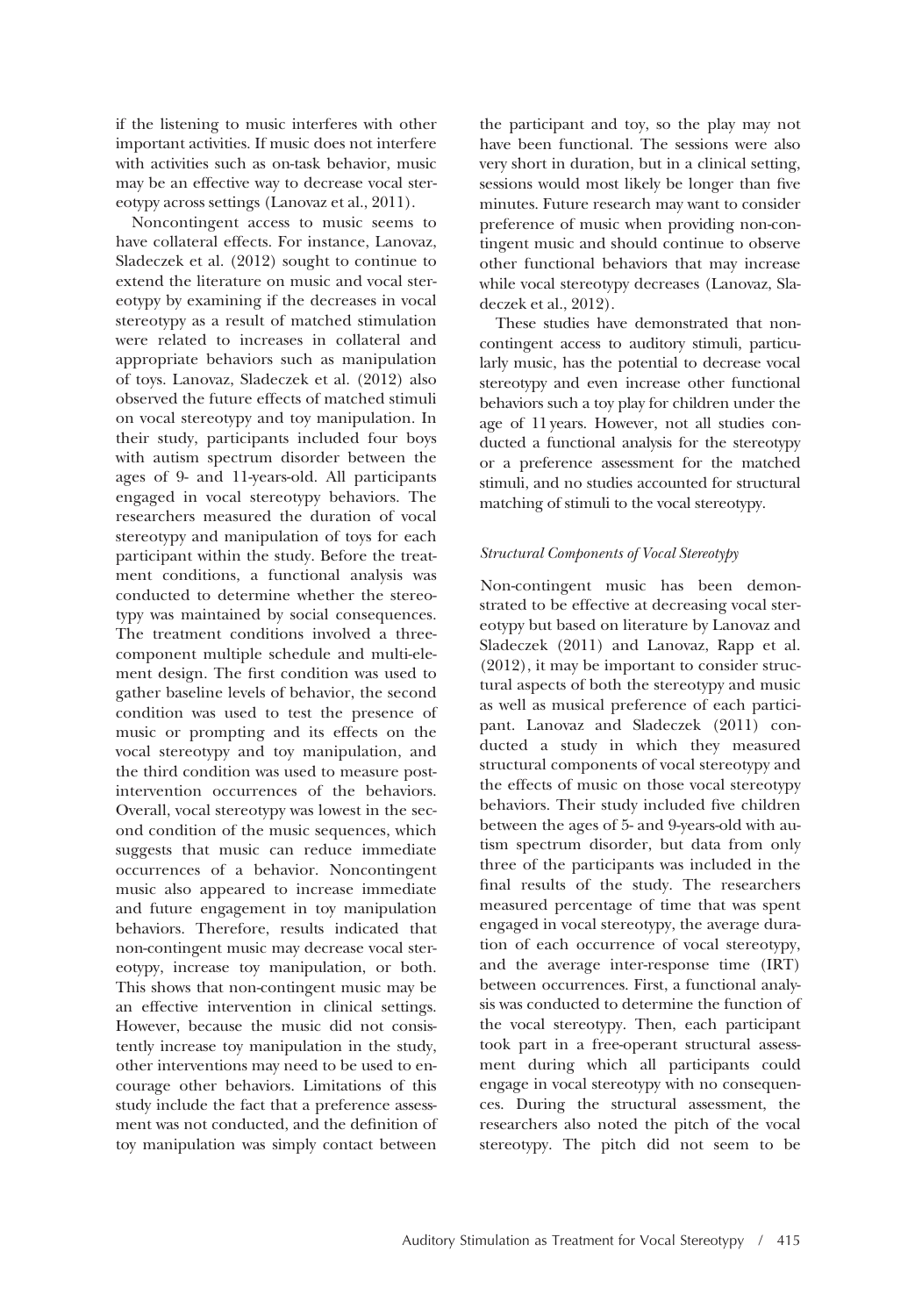correlated with the percentage of time engaged in vocal stereotypy, but there was a positive correlation between the duration of vocal stereotypy and percentage of time engaged in vocal stereotypy as well as a negative correlation between IRT and percentage of time engaged in vocal stereotypy. This structural assessment showed that vocal stereotypy is unique to individual participants and can vary both across and within participants.

In the second portion of the study by Lanovaz and Sladeczek (2011), the researchers examined the relationship between non-contingent access to music and vocal stereotypy along with the stereotypy duration and IRT. A reversal design was used to test the independent variable. For two participants, music decreased percentage of time engaged in vocal stereotypy, increased the IRT between behaviors, and decreased the duration of the vocal stereotypy. For another participant, music increased the IRT, but did not have an effect on the percentage of time engaged in vocal stereotypy or the duration of vocal stereotypy. These results demonstrated that music can change the duration and temporal structure of vocal stereotypy behaviors for some children with autism. Limitations included the fact that pitch of the vocal stereotypy was not measured in the music condition and may have changed compared to the assessment session. Future studies may want to make sure that pitch is accounted for in the entire study and also consider how structural characteristics such as pitch and intensity of the stereotypy may play a role in the effectiveness of the intervention. Identifying structural characteristics that could be related to treatment could improve how services are provided to individuals with autism that engage in vocal stereotypy (Lanovaz & Sladeczek, 2011).

## Vocal Stereotypy and Music Preference

Music preference is another consideration when utilizing music in the treatment of vocal stereotypy. Lanovaz, Rapp et al. (2012) conducted a study in which they accounted for the musical preference of participants and measured the effects of high and low preference music on vocal stereotypy. They utilized a paired-choice preference assessment created by Horrocks and Higbee (2008) to determine musical preference. Participants included four boys with autism spectrum disorder between the ages of 4- and 9-years-old. The study included a music preference assessment, brief comparison session, free-operant observation period, and treatment assessment. After assessing preference of five different songs, the participants took part in a brief comparison condition, which included six five-minute small sessions. The five-minute sessions alternated between high and low preference songs in a multi-element design. Next, there was a free-operant observation period, during which the participants were observed while having access only to toys that did not make sound. Then, there was a treatment assessment condition during which the free-operant sessions were alternated with high-preference music sessions. Results showed that the higher preference songs produced a lower rate of vocal stereotypy when compared to the lower preference songs for three out of the four participants. When the highly preferred song sessions were compared to the free-operant sessions, the music sessions produced lower rates of vocal stereotypy. Lanovaz, Rapp et al. (2012) explained that limitations included the fact that the low preference songs were not used in a music session to be compared to the free-operant sessions. Future research may want to include more analog conditions and also may want to account for structurally matched and unmatched stimulation as well.

## Conclusions

Overall, the research presented here has shown that non-contingent access to music and other auditory stimuli can decrease vocal stereotypy for children between the ages of 4 and 11-years old with autism spectrum disorder. However, the literature does not currently address the combination of effects of musical preference and structurally matched non-contingent music on vocal stereotypy (Lanovaz, Rapp et al., 2012; Lanovaz & Sladeczek, 2011). The literature also does not discuss the practicality of providing non-contingent music or other auditory stimuli to decrease vocal stereotypy outside of the laboratory setting (Love et al., 2012; Saylor et al. 2012). In addition, the research does not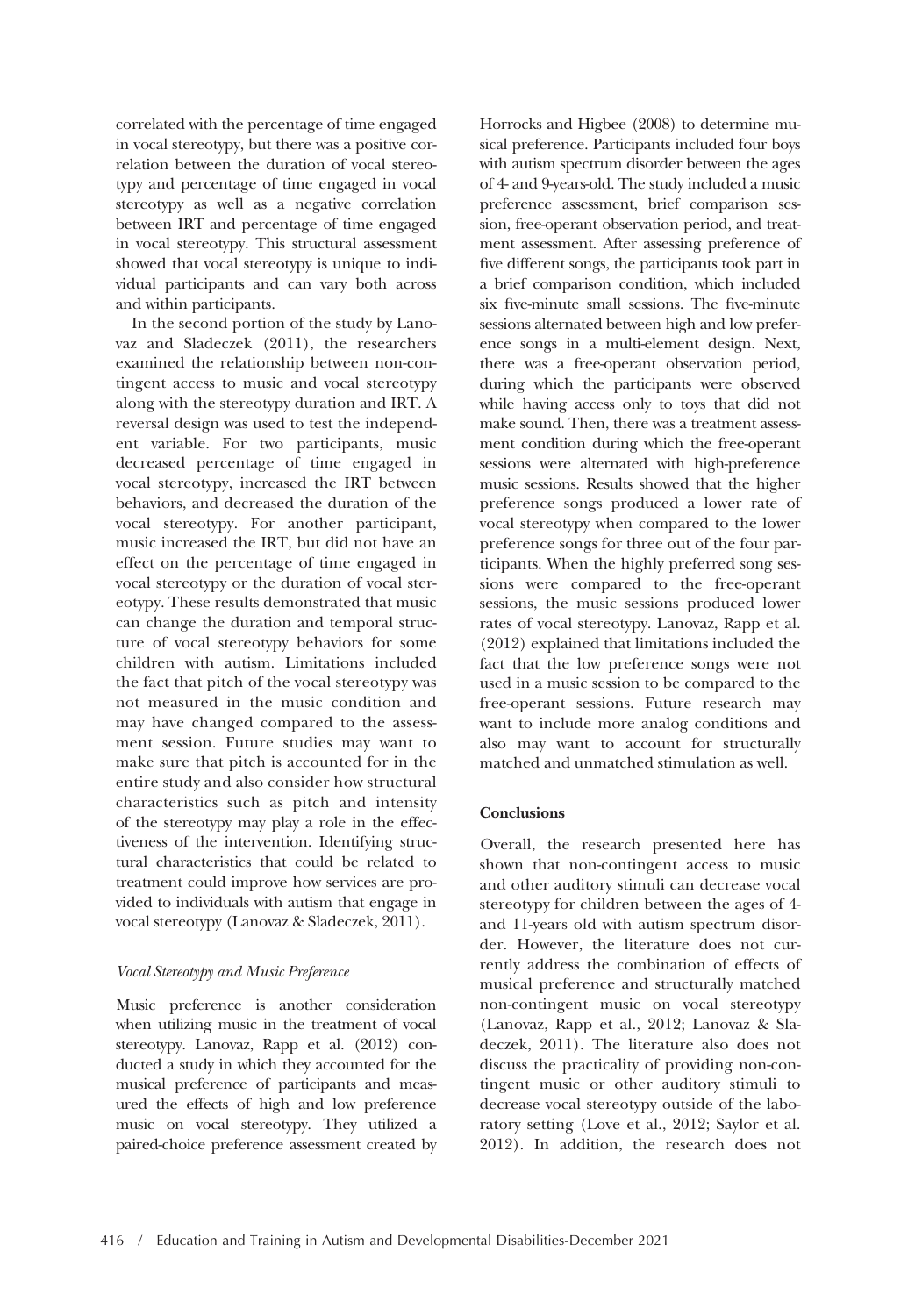TABLE 1

Summary of Clinical Practice Recommendations for Working with a Child with Autism Spectrum Disorder Who Engages in Vocal Stereotypy

| <b>Clinical Practice Recommendations</b>                                                                                                                                                                                                                                   |
|----------------------------------------------------------------------------------------------------------------------------------------------------------------------------------------------------------------------------------------------------------------------------|
| Conduct functional analysis to determine if stereotypy is automatically reinforced and does not serve<br>communicative functions (Hagopian & Toole, 2009; Piazza et al., 2000; Piazza et al., 1998).                                                                       |
| Assess client's musical preference with a paired-choice assessment (Horrocks & Higbee, 2008; Lanovaz, Rapp<br>et al., 2012).                                                                                                                                               |
| Play preferred music for clients at a low volume initially (Lanovaz et al., 2011). Determine if client is in a<br>space that might require headphones (Gibbs et al., 2018; Saylor et al., 2012).                                                                           |
| Consider use of RIRD in conjunction with music for client if appropriate for client's goals (Gibbs et al.,<br>2018; Love et al., 2012).                                                                                                                                    |
| Track data on vocal stereotypy using duration of occurrences and interresponse time between occurrences<br>(Lanovaz & Sladeczek, 2011). Consider measuring engagement with other on-task behaviors if<br>appropriate for client's goals (Lanovaz, Sladeczek et al., 2012). |

currently focus on the effect of the non-contingent music on functional on-task behaviors (Lanovaz et al., 2011; Lanovaz, Sladeczek et al., 2012). Finally, only some of the studies reviewed utilized a functional analysis to determine the function of the vocal stereotypy, despite studies by Piazza et al. (1998), Piazza et al. (2000), and Hagopian and Toole (2009) indicating that automatically reinforced behaviors may decrease when a functionally-matched competing stimulus is provided. However, relative preference for competing stimuli is a critically important variable.

This literature may also inform future research practices. Future research may want to seek to determine the effects of both musical preference and structurally and functionally matched musical stimuli on the vocal stereotypy of children with autism. Along with focusing on structurally matched, preferred musical stimuli, future research could investigate the use of musical stimuli to decrease vocal stereotypy within different age groups. The studies described here only included participants between the ages of 4 and 11 years. It may be beneficial to investigate the effects of musical interventions to decrease vocal stereotypy for those receiving music therapy or music education versus those that have not yet had formal exposure to music as well. Future research should also be done that focuses on the practicality of the use of this intervention in settings outside of the clinic or simultaneously investigating generalization and maintenance of a decreased level of vocal stereotypy outside of the clinic (Love et al., 2012; Saylor et al., 2012). While the primary benefit of providing non-contingent music is a decrease in vocal stereotypy, there may be the secondary benefit of increasing functional on-task behaviors (Lanovaz et al., 2011; Lanovaz, Sladeczek et al., 2012). Future research could potentially investigate the relationship between a decrease in vocal stereotypy and different types of functional on-task behaviors. Any research conducted on this topic in the future should include a functional analysis of the vocal stereotypy to ensure that it is maintained by automatic reinforcement, and not serving a communicative purpose. The functional analysis will ensure that the musical stimuli are functionally matched to the vocal stereotypy (Hagopian & Toole, 2009; Piazza et al., 2000; Piazza et al., 1998).

## Clinical Practice

In addition to informing future research directions, the information drawn from these articles might help to direct best clinical practices for using music to decrease vocal stereotypy in children ages 4- to 11-years-old with autism (see Table 1). Before using any musicbased interventions to decrease vocal stereotypy, it is important that the clinician conduct a functional analysis to determine whether or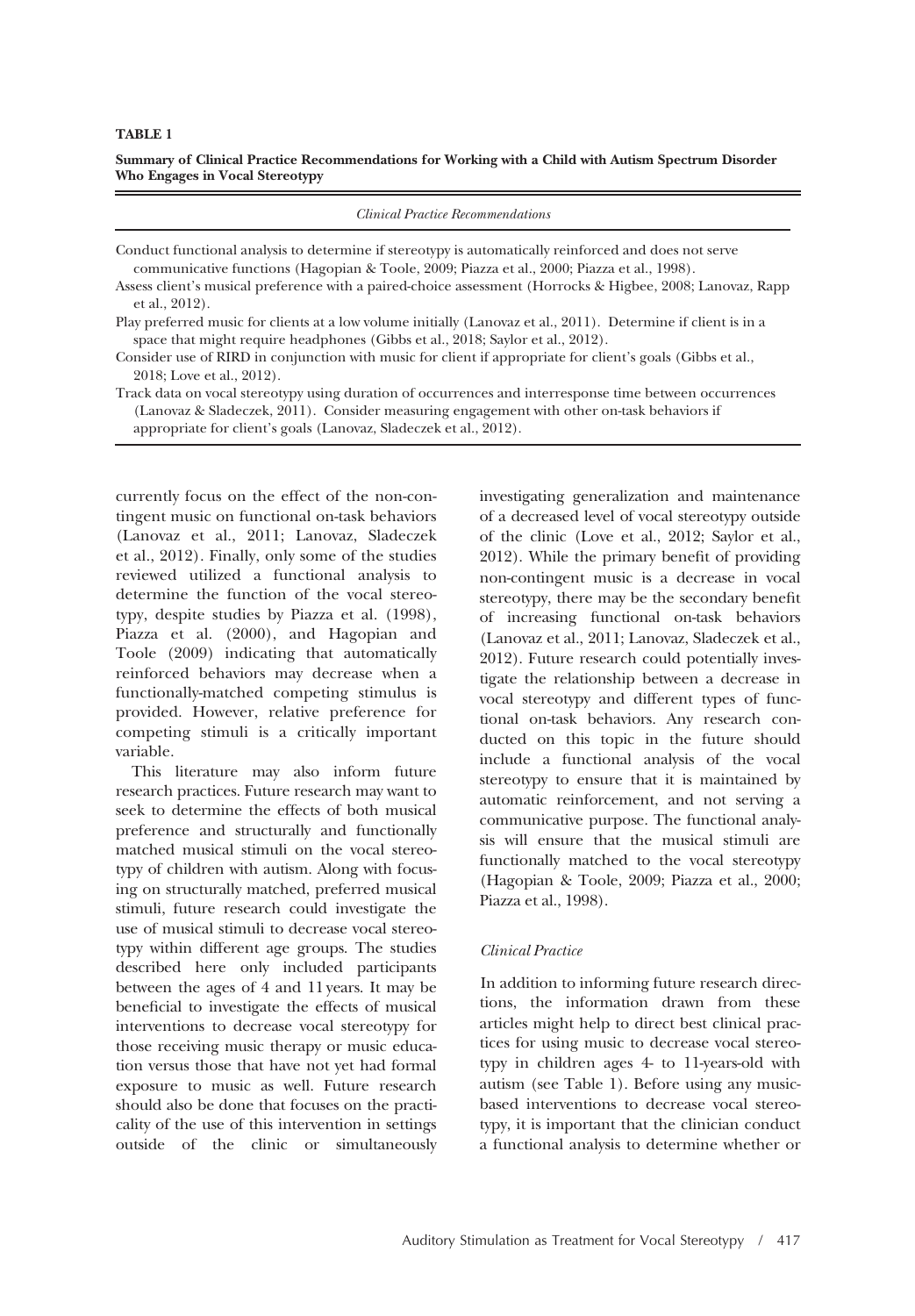not a client's vocalizations are automatically reinforced, and do not serve any other communicative functions (Hagopian & Toole, 2009; Piazza et al., 2000; Piazza et al., 1998). A functional analysis will ensure that the music as an auditory stimulus is functionally matched to the vocal stereotypy. Structurally matching the music to the vocal stereotypy could be considered as well, but more research is still needed in this area (Lanovaz & Sladeczek, 2011). It is also important that the clinician assess musical preference before choosing a song to play as highly-preferred music decreases vocal stereotypy more than less-preferred music. (Lanovaz, Rapp et al., 2012). A paired choice assessment may be the most beneficial in determining a client's preferred music (Horrocks & Higbee, 2008). To determine the choices to offer in the pairedchoice assessment, clinicians could conduct interviews with people in the client's life such as parents or teachers or discuss choices with the client themselves. The volume of the music played does not appear to have an effect on vocal stereotypy in the short-term, and there were mixed results long-term when the higher volume music was played. Therefore, clinicians may want to start with a lower volume of music when playing it for clients (Lanovaz et al., 2011). Headphones may be used depending on the setting as well, but the clinician should consider the practicality of headphones for their specific client (Gibbs et al., 2018; Saylor et al., 2012). In addition, clinicians may want to include the use of RIRD when programming music to decrease vocal stereotypy depending on the client (Gibbs et al., 2018; Love et al., 2012). If this approach is used, the RIRD should be used in conjunction with the musical matched stimuli. When tracking data on vocal stereotypy, it is recommended to consider recording the duration of occurrences and interresponse time between occurrences as these are likely to change while the music is played (Lanovaz & Sladeczek, 2011). One may also choose to measure engagement with other on-task behaviors such as toy manipulation, as these may increase when music has been used to decrease vocal stereotypy (Lanovaz, Sladeczek et al., 2012).

## References

- Ahearn, W. H., Clark, K. M., MacDonald, R. P. F., & Chung, B. I. (2007). Assessing and treatment vocal stereotypy in children with autism. Journal of Applied Behavior Analysis, 40(2), 263–275. https:// doi.org/10.1901/jaba.2007.30-06
- American Psychiatric Association. (2013). Diagnostic and statistical manual of mental disorders (5th ed.). https://doi.org/10.1176/appi.books .9780890425596
- Gibbs, A. R., Tullis, C. A., Thomas, R., & Elkins, B. (2018). The effects of noncontingent music and response interruption and redirection on vocal stereotypy. Journal of Applied Behavior Analysis, 51(4), 899–914. https://doi.org/10.1002/jaba .485
- Hagopian, L. P., & Toole, L. M. (2009). Effects of response blocking and competing stimuli on stereotypic behavior. Behavioral Interventions, 24(2), 117–125. https://doi.org/10.1002/bin.278
- Horrocks, E., & Higbee, T. S. (2008). An evaluation of a stimulus preference assessment of auditory stimuli for adolescents with developmental disabilities. Research in Developmental Disabilities, 29, 11–20. https://doi.org/10.1016/j.ridd.2006.09.003
- Lanovaz, M. J., Rapp, J. T., & Ferguson, S. (2012). The utility of assessing musical preference before implementation of noncontingent music to reduce vocal stereotypy. Journal of Applied Behavior Analysis, 45(4), 845–851. https://doi.org/10.1901/jaba .2012.45-845
- Lanovaz, M. J., & Sladeczek, I. E. (2011). Vocal stereotypy in children with autism: Structural characteristics, variability, and effects of auditory stimulation. Research in Autism Spectrum Disorders, 5, 1159–1168. https://doi.org/10.1016/j.rasd .2011.01.001
- Lanovaz, M. J., Sladeczek, I. E., & Rapp, J. T. (2011). Effects of music on vocal stereotypy in children with autism. Journal of Applied Behavior Analysis, 44(3), 647–651. https://doi.org/10 .1901/jaba.2011.44-647
- Lanovaz, M. J., Sladeczek, I. E., & Rapp, J. T. (2012). Effects of noncontingent music on vocal stereotypy and toy manipulation in children with autism spectrum disorders. Behavioral Interventions, 27(4), 207–223. https://doi.org/10.1002/ bin.1345
- Love, J. J., Miguel, C. F., Fernand, J. K., & LaBrie, J. K. (2012). The effects of matched stimulation and response interruption and redirection on vocal stereotypy. Journal of Applied Behavior Analysis, 45(3), 549–564. https://doi.org/10.1901/ jaba.2012.45-549
- MacDonald, R., Green, G., Mansfield, R., Geckeler, A., Gardenier, N., Anderson, J., Holcomb, W., & Sanchez, J. (2007). Stereotypy in young children